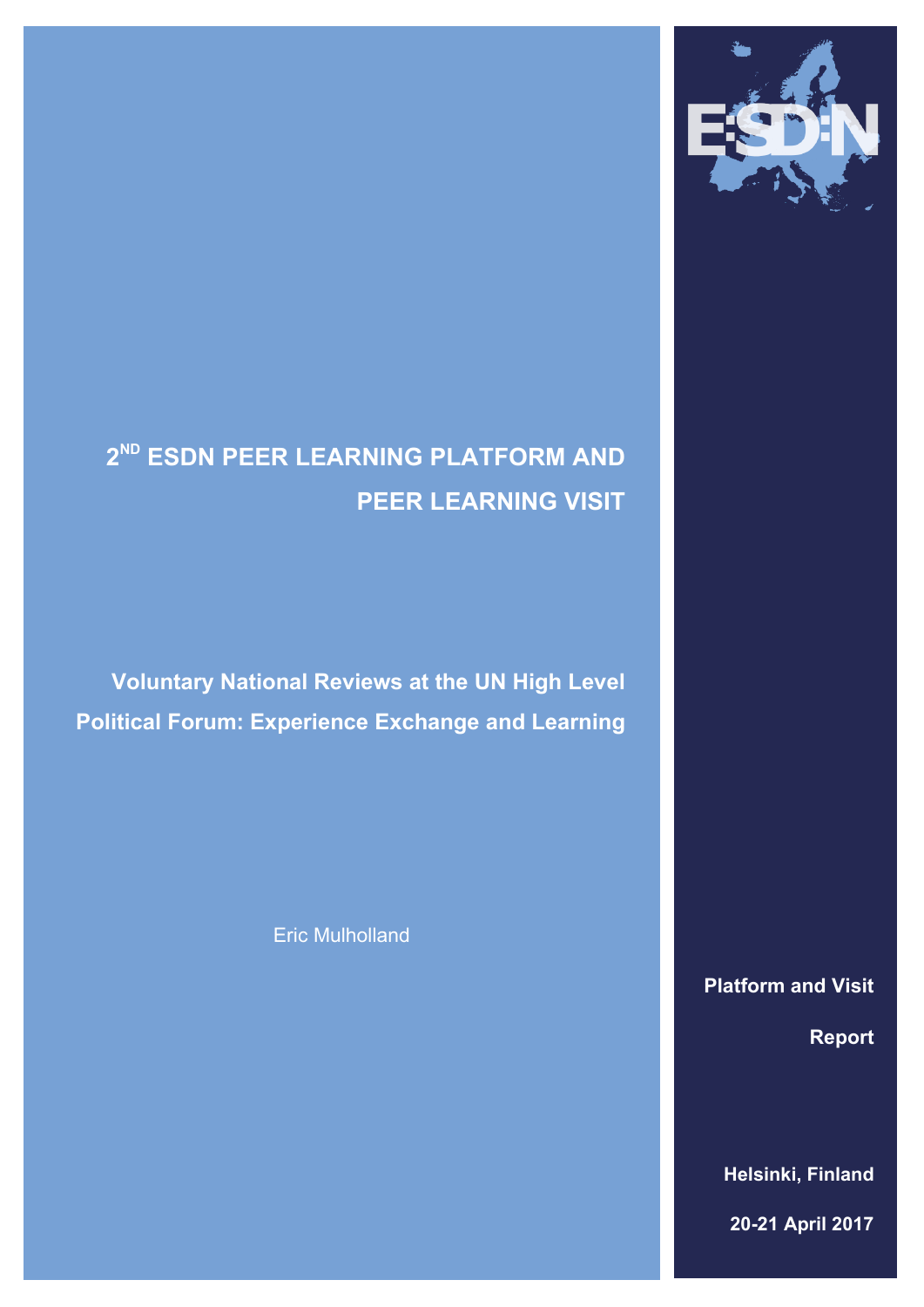## **Table of Contents**

| Space for Exchange 1: Experiences from the Voluntary National Reviews (VNRs) of the High   |  |
|--------------------------------------------------------------------------------------------|--|
|                                                                                            |  |
| Space for Exchange 3: Space for Exchange 3: Main challenges in the VNR 2017 preparation -  |  |
|                                                                                            |  |
|                                                                                            |  |
| Institutionalizing Sustainable Development in Finland: Horizontal integration and policy   |  |
|                                                                                            |  |
| Involving stakeholders and experts in the Finnish Sustainable Development Model: Practical |  |
|                                                                                            |  |

### *AUTHOR*: **ERIC MULHOLLAND, ESDN OFFICE** *CONTACT*: **ESDN OFFICE**

*Institute for Managing Sustainability* Vienna University of Economics and Business Welthandelsplatz 1, A-1020 Vienna, Austria [esdn-office@sd-network.eu](mailto:esdn-office@sd-network.eu) +43-1-31336-4807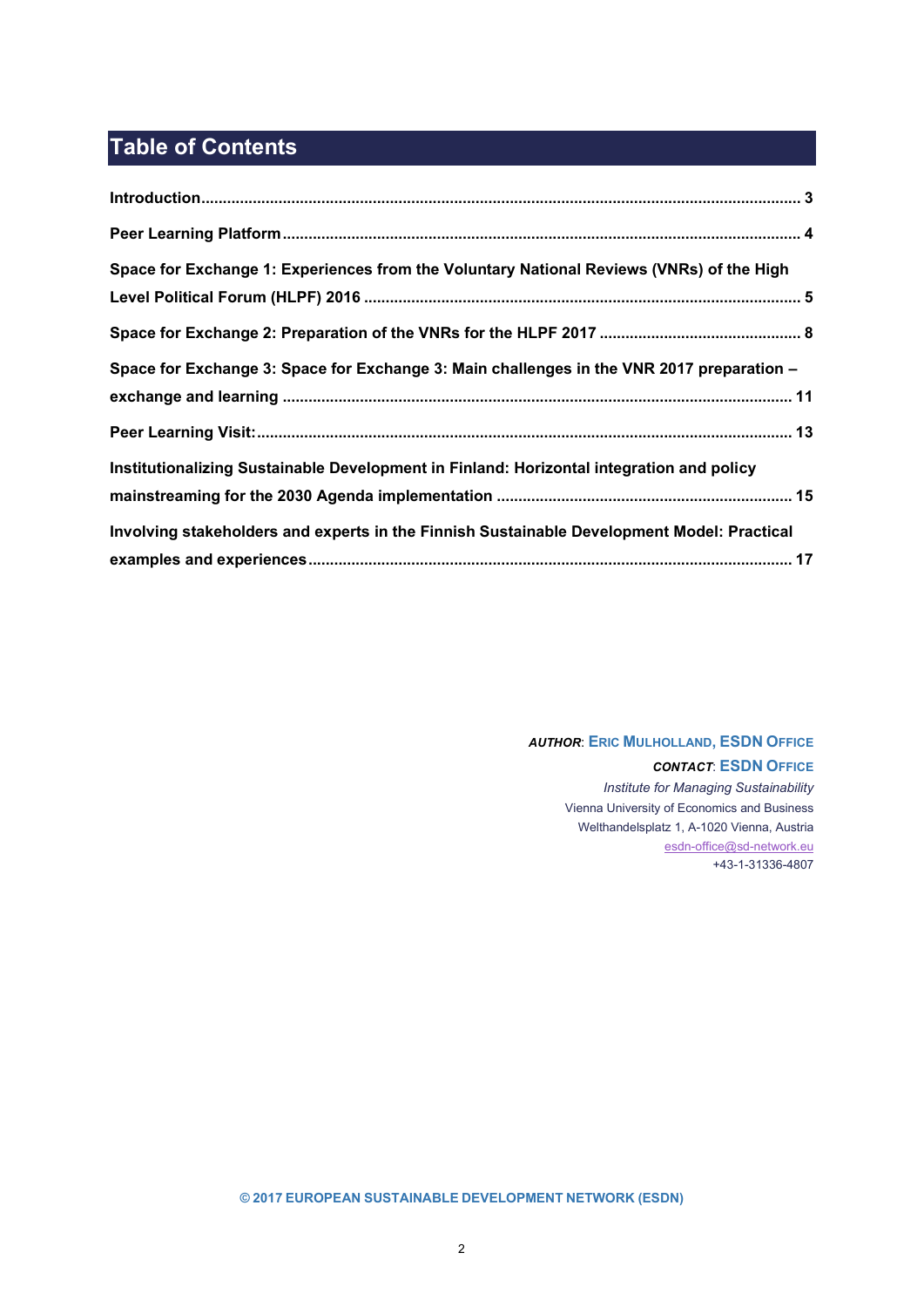### <span id="page-2-0"></span>**Introduction**

The 2nd ESDN **Peer Learning Platform** on 20 April brought together policymakers, who have already completed their Voluntary Nation Reviews (VNRs) for the **High Level Political Forum (HLPF) 2016,** to share, in greater depth, their experiences in drafting their VNRs for the HLPF with policymakers from countries currently preparing their own **VNRs for the HLPF 2017 and all future HLPFs**. The Platform was held over three sessions, called"Spaces for Exchange", which featured the VNR 2016 countries in "Space for Exchange 1", the VNR 2017 countries in "Space for Exchange 2", and "Space for Exchange 3", in which participants were able to freely choose topics for a smaller roundtable discussion in smaller groups.

The 2<sup>nd</sup> ESDN Peer Learning Visit on 21 April focused on learning from the sustainable development governance practices in Finland, as Finland was the host country of both events. The Visit covered the topics of "Institutionalizing Sustainable Development in Finland: Horizontal integration and policy mainstreaming for the 2030 Agenda implementation", and the second topic, "Involving stakeholders and experts in the Finnish Sustainable Development Model: Practical examples and experiences".

The main objective of both Peer Learning events was to have a very informal exchange and interaction between policymakers who are responsible for preparing their country's VNR for the HLPF, or are responsible for the development of strategies/policies for the implementation of the 2030 Agenda for Sustainable Development and the 17 SDGs. In total, 50 participants from 18 countries took part in both events.

Keeping within the tradition of the 1<sup>st</sup> ESDN Peer Learning Platform, the 2<sup>nd</sup> ESDN Peer Learning Platform and Visit operated under the Chatham House Rule. Therefore, there will be no names or personal observations or opinions of specific participants included in this Report.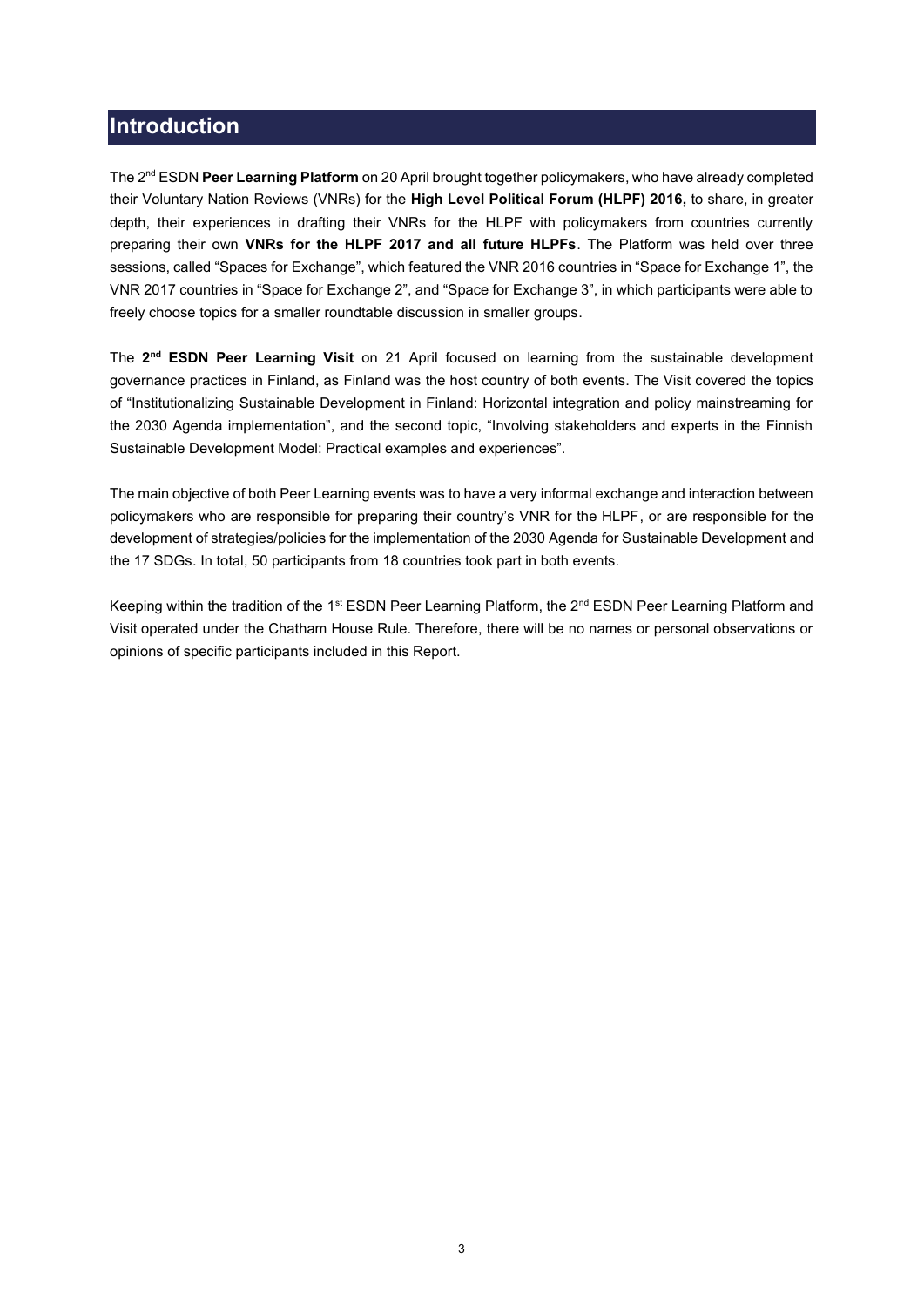### <span id="page-3-0"></span>**Peer Learning Platform**

### **Welcome and Orientation Session**

A **representative of the ESDN Steering Group** opened up the ESDN Peer Platform and welcomed the participants. The representative briefly described the 1<sup>st</sup> ESDN Peer Learning Platform that occurred in Belgium in October, 2016, stating that the Peer Learning Platform was developed and adopted by the ESDN to support ministries and civil servants in dealing with, and addressing, the national implementation of the 2030 Agenda and the SDGs. The ESDN Steering Group representative then thanked the Finnish hosts for allowing the ESDN to continue the peer learning process.

The ESDN representative also shared with participants that the ESDN is preparing a side-event for the HLPF 2017, where the focus would be on explaining the ESDN's approach to peer learningand the experiences made so far.

The **Finnish hosts** then shared a few opening remarks and words of welcome with participants. The Finnish hosts pointed out that Finland is often used as a good practice example and model for Sustainable Development Governance in many conferences in many places, and because of this, it is good that participants were able to join in the Platform and Visit, because they will also be able to learn how Finland is able to accomplish things with respect to the 2030 Agenda and the SDGs.

Finland has a history of policy coherence when it comes to sustainable development. Since having presented a VNR at the HLPF 2016, a lot has happened in Finland: The main achievement is that the Government has adopted the 2030 Agenda Implementation Plan, based on the national sustainable development strategy, and the Parliament has been integrated heavily into this process. With this political commitment and a strategy now in place, Finland's focus of further work has shifted to national indicatorsand determining how they can be used to measure progress towards the implementation of the SDGs.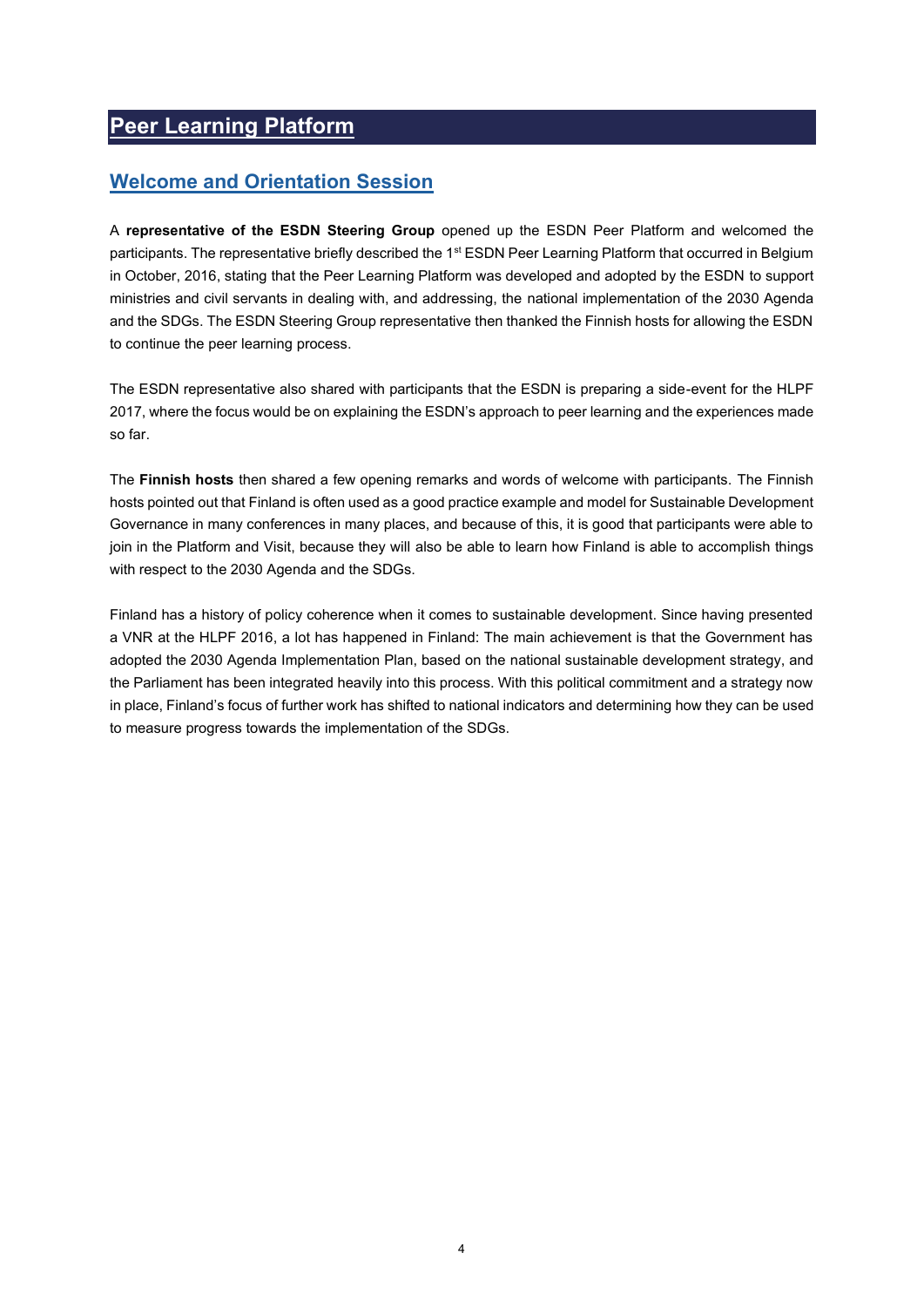## <span id="page-4-0"></span>**Space for Exchange 1: Experiences from the Voluntary National Reviews (VNRs) of the High Level Political Forum (HLPF) 2016**

"Space for Exchange 1" focused on the experiences of the VNR 2016 countries in writing their VNR reports, as well as their experiences in presenting them at the HLPF 2016. In order to prepare the VNR 2016 countries for the Platform, the ESDN Office drafted 3 questions for them to present on:

#### **1) What were the main learning points from preparing and presenting your VNR?;**

#### **2) How did the VNR 2016 help in the 2030 Agenda/SDGs implementation process?; and**

#### **3) What advice would you give to the VNR 2017 countries?**

After each country presented and addressed these questions, the floor was then opened up to the participants to ask questions to the country representatives.

The section below describes some important issues that emerged from the presentations and discussion with the participants.

### **Question 1: What were the main learning points from preparing and presenting your VNR?**

Some countries stated that one of the main learning points for them was that **stakeholder involvement is very important** to have from the very beginning, which includes the development of national sustainable development strategies (NSDS), as well as the VNRs for the HLPF. Also of importance to many VNR 2016 countries was the **involvement of the subnational level**. Many countries wanted to involve them, but they simply did not have enough time to incorporate them adequately into their VNRs.

Some countries learned that the process of **writing the VNRs is just as important as the product**, meaning all the time and effort spent in **contacting different stakeholder groups and sectoral ministries is vital for future cooperation** and being able to realize the 2030 Agenda and the SDGs. Having existing governance structures, therefore, is a very important prerequisite for being able to expand the outreach and cooperation between, and amongst, stakeholders and other ministries.

Other presenting countries learned that it is important to have **high-level political support for the SDGs**, but that the SDGs should not become a bargaining chip for specific political party agendas.

### **Question 2: How did the VNR 2016 help in the 2030 Agenda/SDGs implementation process?**

For many countries, the **VNR and the HLPF served as a platform for them to raise awareness and political attention for the 2030 Agenda and the SDGs**, allowing them to foster momentum for the SDGs during the preparatory process, as well as after the HLPF, within their home country.

A few countries were able to **use the VNR to further strengthen their mechanisms for policy coherence and policy coordination**. Some countries were also able to use their VNRs to put **pressure on ministries that were not forthcoming**, for example with information relating to what they were doing to address the SDGs and the 2030 Agenda, or were not being very ambitious in setting goals and targets. Contacting all the sectoral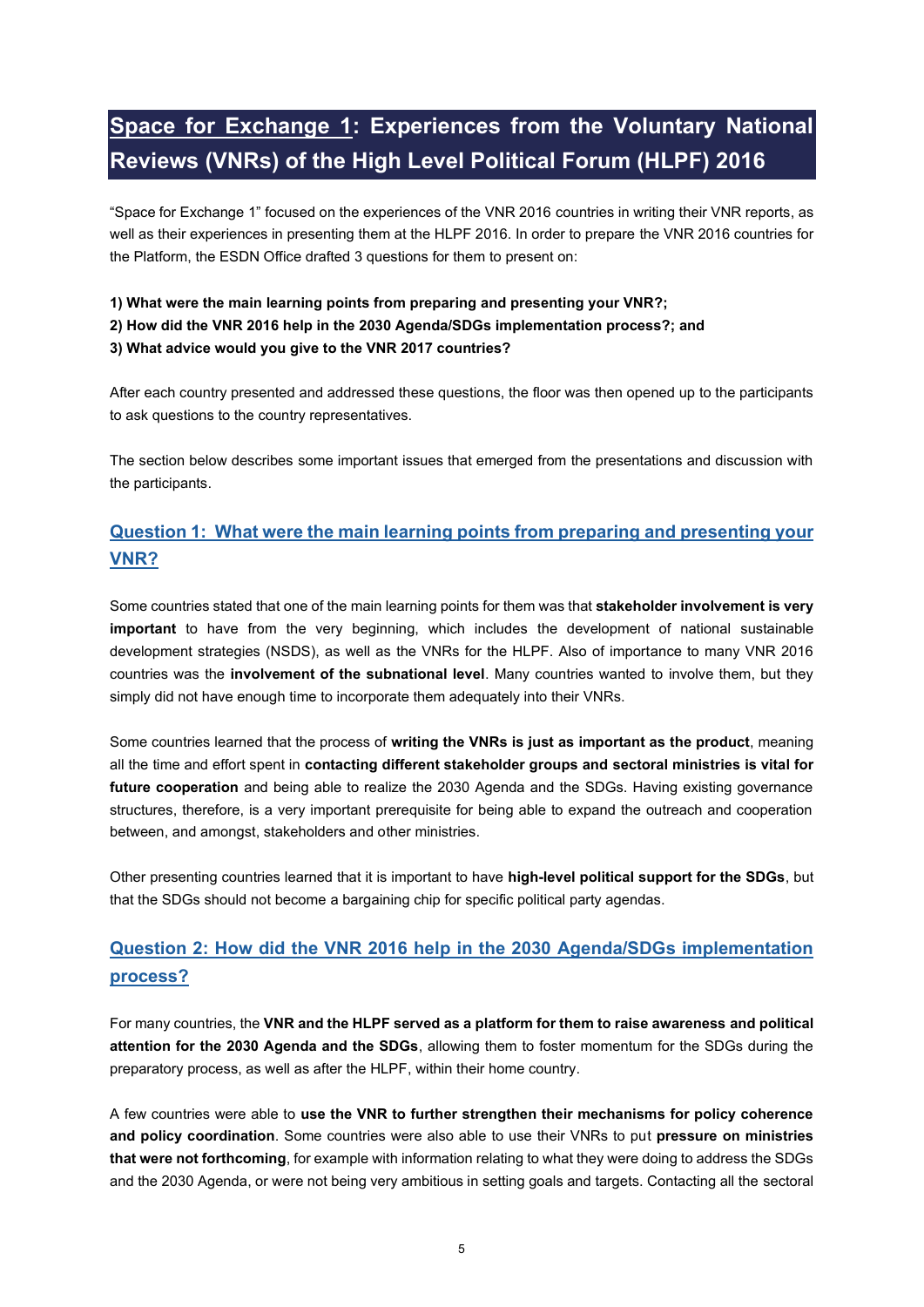ministries to provide input for the VNRs also served as a wake-up call to these ministries that the 2030 Agenda and the SDGs were happening and that they need to start taking them seriously.

For other VNR 2016 countries, the preparation of the **VNR coincided with their updates to their National Sustainable Development Strategy (NSDS)**, and proved to be a huge benefit, as these two processes could happen at the same time, allowing both documents to inform and update the other one, which many countries mentioned was deliberately done.

Some presenting countries found that the fervour surrounding the SDGs and the VNRs were also able to **excite Civil Society Organizations (CSOs) and get them involved more closely**, which helped in being able to portray different viewpoints within the VNR and the NSDS. Many countries were able to use the momentum generated by the VNRs to kick-start and speed up many issues that needed to be addressed within society.

While some countries used the VNRs to help supplement and embellish their NSDS, other countries used the **VNRs as a gap-analysis**, in order to discern where they needed to begin making changes, as well as identify where their pressing challenges are.

### **Question 3: What advice would you give to the VNR 2017 countries?**

All of the VNR 2016 countries advised that when it comes to **involving stakeholders** and the **subnational level** in the VNRs, **start to involve them from the beginning** in the preparation of the VNRs, because there is not a lot of time with which to prepare the reports.

Along that same vein, **all ministries should be involved** as soon as possible, as the information that they can provide regarding the SDGs and the 2030 Agenda will be needed in the VNRs. Since some ministries are not so willing to divulge such information, it can take a long time to make any headway with them. At the same time, however, one ministry should not be insisting or demanding that other ministries take action, but rather *inspire* **them to take action regarding the SDGs and the 2030 Agenda**, and lead by example.

Some countries thought attending **UNECE meetings** were very helpful in the VNR and HLPF processes.

Many VNR 2016 countries counselled that the VNRs should not be overloaded with information about institutional set up. Rather, **VNRs should be short, simple, and understandable**, as the VNRs should strive to appeal to a wide audience. As countries only have 15 minutes to present their VNRs, it is a challenge to use the time in an informative, but innovative, way that attracts attention in the audience. Some countries recommended that the **VNR presenter could share the presentation timeslot with other stakeholders from the country, use short and creative videos**, place humor in the presentation, and focus on clear and succinct communication.

A very important piece of advice that the VNR 2016 countries imparted was that **presenting countries should definitely be self-critical and honest**, meaning that countries should not only report on what is going well for them, but also on those things that are challenging. Presenting countries could also try and use practical examples to demonstrate what is happening within their country. Some countries used indicators and statistics to demonstrate the areas in which they were good, as well as those areas where work still needs to be done.

All countries advised future presenting VNR countries to **use the HLPF and the VNRs to raise awareness for the 2030 Agenda and the SDGs at home and abroad**, suggesting that if countries could receive high level backing within their countries, then that can help in raising awareness for the SDGs also globally.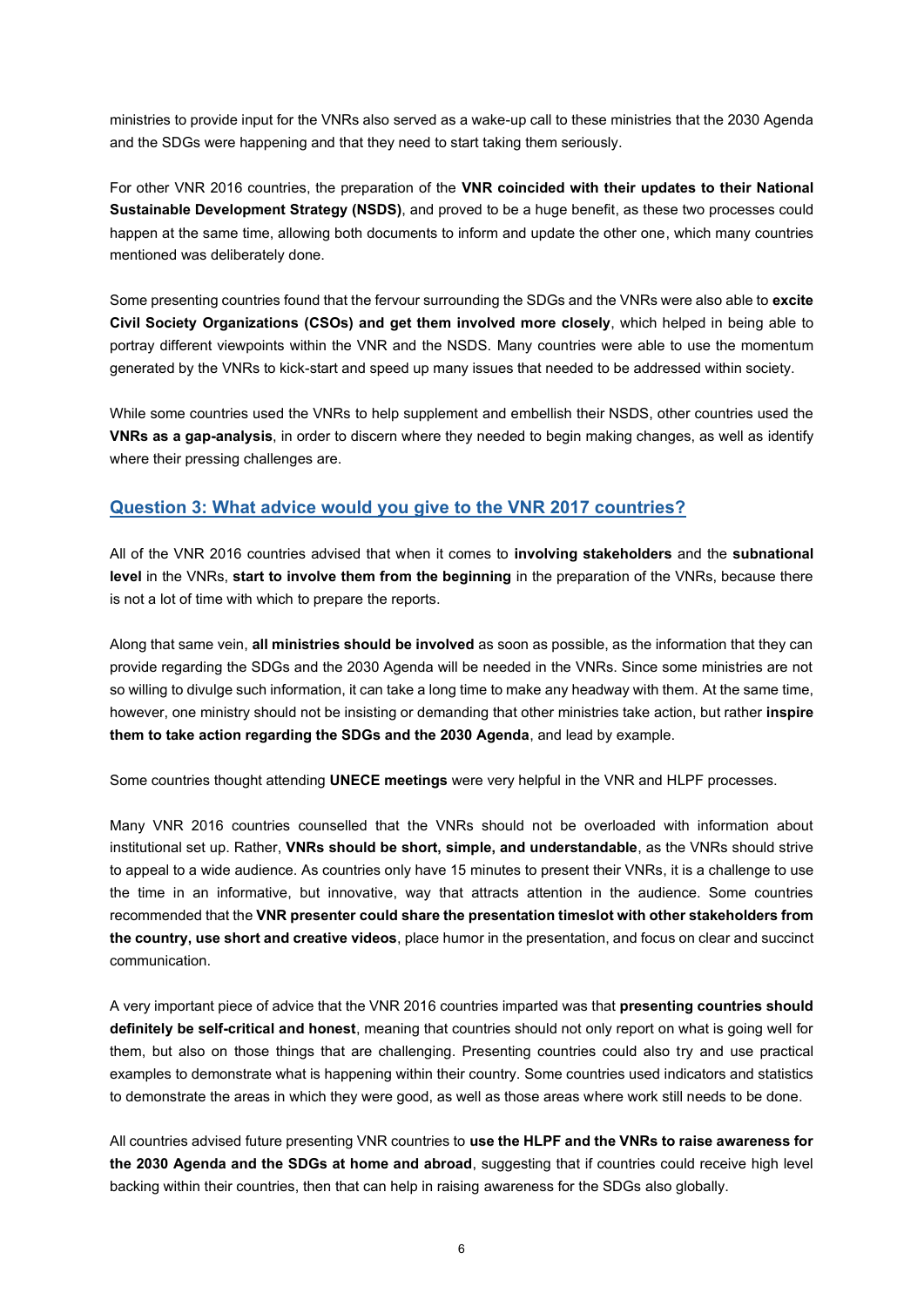Reporting countries should also think strategically about what they want to present in the VNR, because it does take a lot of work to prepare one. Because of all the work, time and effort put into it, the VNR should really have a good reason for being done: make the VNR and its domestic impact worth all the work.

Use the **executive summary of the VNR to really bring out and highlight the main points of the report**, as many people will only have time to read the executive summary, especially given that some of the VNRs can be over 100 pages long.

### **Question and Answer Session**

During the Question and Answer Session, many participants asked **if countries had prioritized certain SDGs over others**, and if they focused on these prioritizations in their VNRs. Some VNR 2016 countries shared that their decision to include certain SDGs over others was due to SDG prioritization, or pre-existing prioritizations, such as those laid out in NSDS. Other countries took a more systematic approach and looked at what their countries were doing in relation to all 17 SDGs, and used the VNRs as a mapping exercise in discovering strengths and weaknesses.

Another overarching question that participants asked of the presenting countries pertained to **future VNRs and HLPFs and which factors were influencing their scheduling of future reports**. Many countries answered that it is linked to their budget cycles or government cycles. Once one of these changes occur, then the following year is normally when the VNR would be conducted, in order to take stock of the present situation, and be able to re-evaluate the country's progress.

The last major question that many participants asked of individual countries was **how they integrated stakeholders in the preparation of the VNRs, as well as how they integrated them at the HLPF during their VNR presentations**. Many presenting countries confessed that it was difficult to involve many stakeholders in the VNR process due to very tight time restraints in preparing the reports. In some countries, the opinions of stakeholders only came to light after the VNRs had already been submitted. Since time was an issue, many countries were only able to map what the government was doing with respect to the 2030 Agenda and the SDGs. In the future, the countries stated that they would like to do more to incorporate other nongovernmental stakeholders in the preparation of the VNR. However, for some countries that were able to integrate the non-governmental side into their VNRs, they faced criticisms from these actors for not having enough time to debate issues. Some countries recommended to take stakeholders to the national HLPF delegation and organize side-events with them in the UN Headquarters and/or in the UN Missions.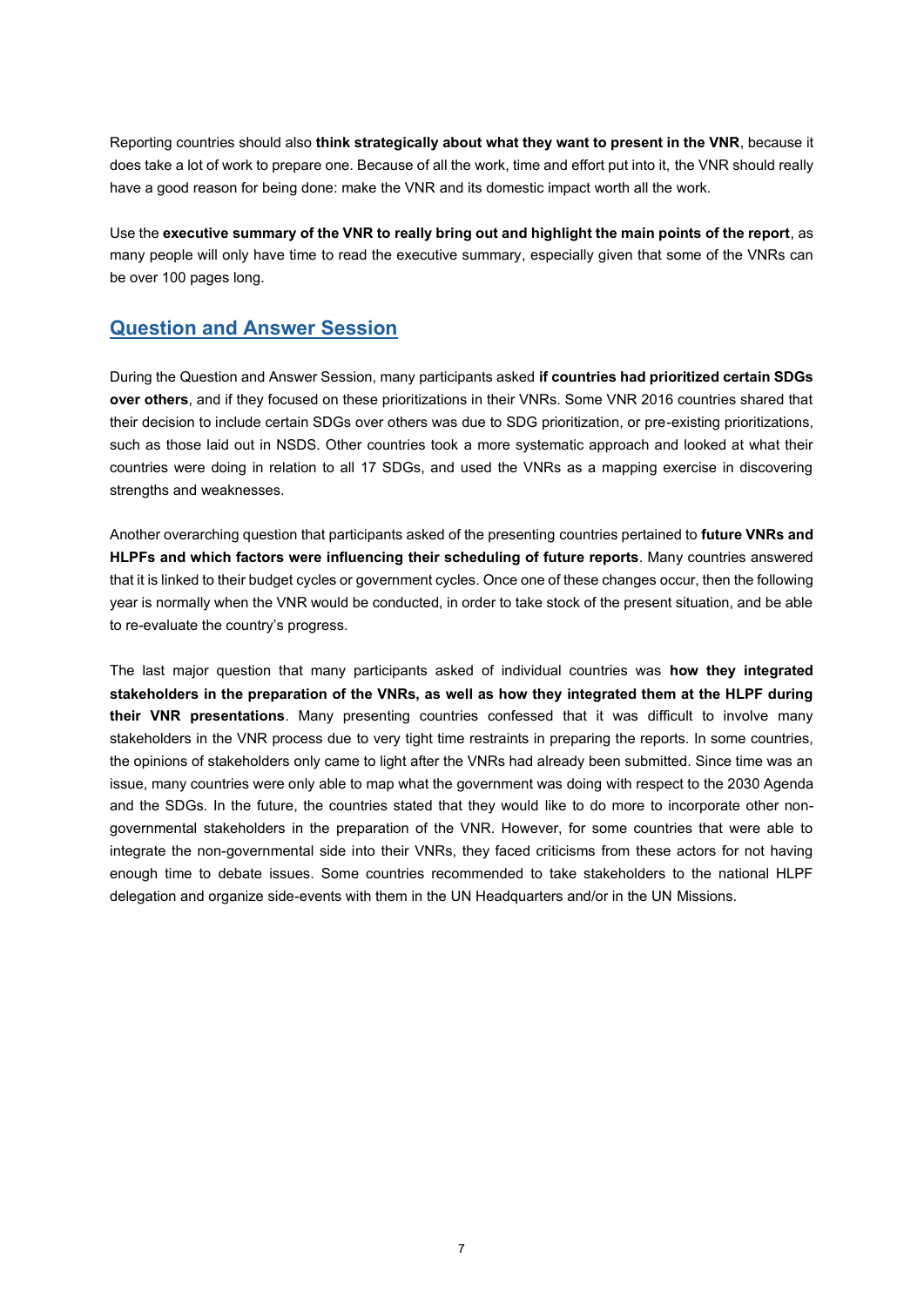### <span id="page-7-0"></span>**Space for Exchange 2: Preparation of the VNRs for the HLPF 2017**

"Space for Exchange 2" focused on the experiences of the VNR 2017 countries in preparing their VNRs. In order to prepare their presentations for the Platform, the forthcoming Reporters were requested to cover 3 questions in their presentation:

- **1) What is the current status of your country in its preparation of the VNR 2017?;**
- **2) What has been going well and what has your country been struggling with?;and**

#### **3) What pieces of advice would your country need for their VNR 2017?**

After each country presented and addressed these questions, the floor was then opened up to the participants to ask questions of the presenting countries.

### **Question 1: What is the current status of your country in its preparation of the VNR 2017?**

All of the VNR 2017 **countries are well on their way in the preparation of their reports**. The VNR 2017 countries are using the VNRs as a mapping and stocktaking procedure, in order to take stock of the current situation within their countries regarding the 2030 Agenda and the SDGs. Many countries will also be using the information and knowledge gained from completing their VNRs to enhance their NSDS.

Many of the countries shared that they would not only be focusing on **what their respective countries can do really well**, but would **also discuss about some of the challenges** they are facing with respect to the 2030 Agenda and the SDGs.

Some countries have been able to work with **indicators** for measuring the SDGs, in which 3-4 indicators have been developed or identified for each SDG. Along this line, some countries have discovered trends within the different ministries that can be useful for developing and measuring indicators, as well as government priorities. Based on these trends and the identification of priorities, many countries are basing their VNRs on the SDGs that align with those priorities.

### **Question 2: What has been going well and what has your country been struggling with?**

#### **Things that have been going well for VNR 2017 countries:**

Through writing the VNRs, some countries found that it has been an **overall positive experience**, because the process enriches everyone: those collecting information for the VNR, as well as those being sought out to provide the information, such as other ministries and stakeholders. Doing the VNR also helps in **creating awareness** for the 2030 Agenda and creates **a sense of ownership** within the country.

In some countries, the **participatory process** has been going well, in which they are attempting to involve as many stakeholders and CSOs as possible.

#### **Things that VNR 2017 countries are struggling with:**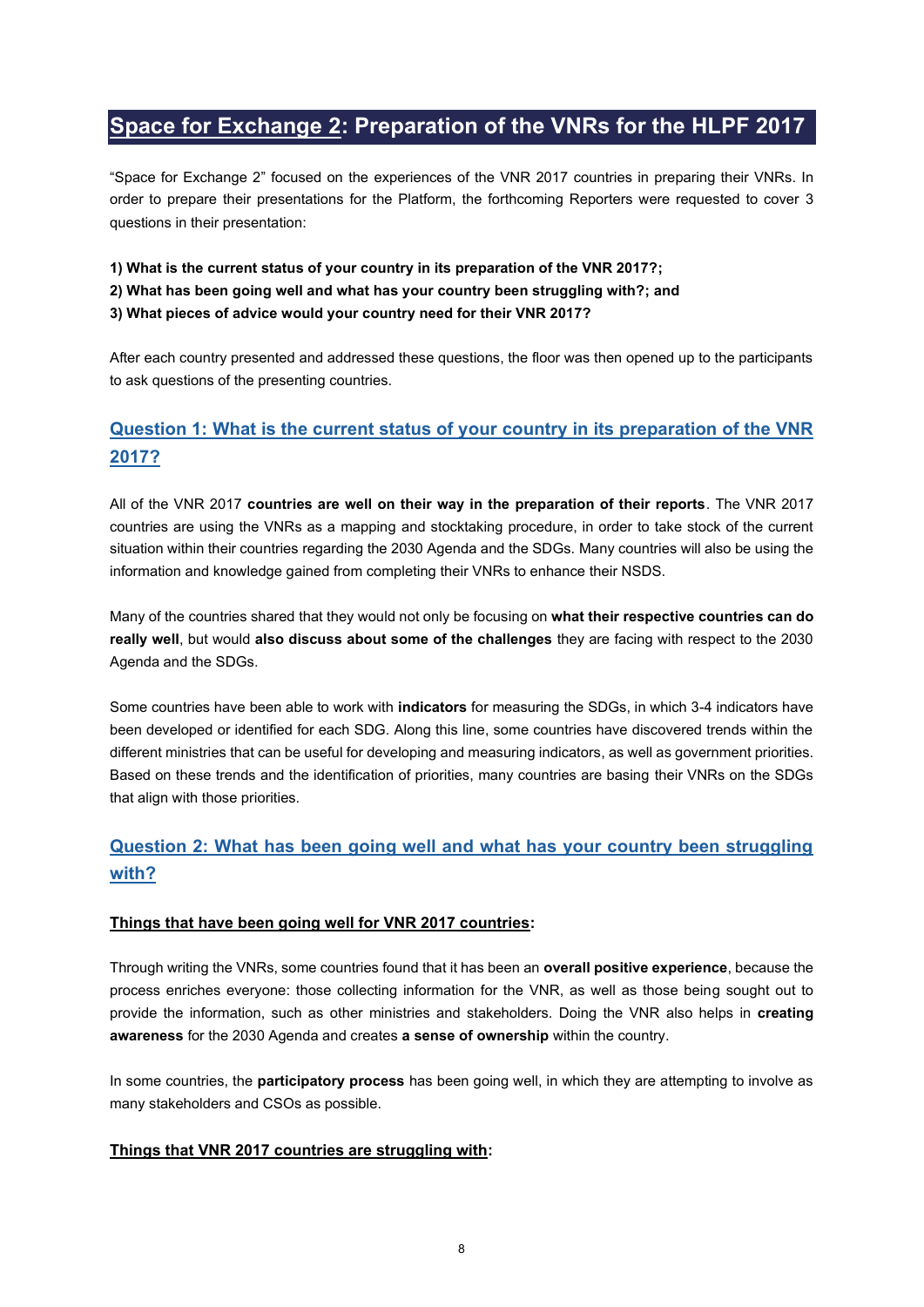Some countries find the **structure of the reports challenging**, especially when it comes to **collecting all the information that is necessary**to conduct a thorough VNR. Many countries do not have enough time to collect information and data, make multiple drafts of the VNR to send out to different ministries and stakeholders, and subsequently await their feedback, and have the ability to consult with them further. Many countries find that there is not enough time to be able to do that well.

The **time challenge** for many countries is further compounded by the amounts of data and information they receive from ministries and stakeholders, which they subsequently have to sift through, synthesize and condense into the VNR report. This synthesis process and condensing the information down into a single report presents challenges in being able to equally represent multiple viewpoints and interests. Additionally, the VNR needs to remain coherent, which is challenging when the different viewpoints need to be balanced.

Some countries also mentioned that they are **still struggling with silo thinking**, where certain ministries are responsible for certain mandates, which prohibits an open exchange. Given that the 2030 Agenda and the SDGs are comprehensive and interrelated, silo thinking presents a very real challenge that needs to be overcome if the 2030 Agenda and the SDGs are to be realized.

Other countries are finding it **difficult to agree on indicators and targets**, as the different ministries are unable to agree. This is further complicated by the fact that the governments of some countries do not have direct funding schemes in place for their NSDS, which impacts on how ministries can then address targets that have been set out in such strategies.

### **Question 3: What pieces of advice would your country need for their VNR 2017?**

Regarding advice that the VNR 2017 countries would need in order to make the most out of their VNR process would be **how to use the VNR after the HLPF**.

Some countries wanted advice on how to deal with ministries that are not so ambitious when it comes to the 2030 Agenda or the SDGs, as it can be very difficult to get information from them.

Other countries wanted advice on **how they can involve stakeholders and civil society** at the HLPF.

Again, other countries wanted to know about the experiences of other countries in **coordinating the implementation of the 2030 Agenda at the national level**, as well as how sustainability issues are being integrated in all policy areas.

Also an important need that some countries identified was how the **implementation and integration of the 2030 Agenda into NSDS** should be financed.

Some countries also wanted to know by which **guidelines** they should structure their VNRs.

### **Question and Answer Session**

Many of the questions posed to the VNR 2017 countries revolved around **indicators** and how they countries are developing them. To which many of the countries stated that they are using a set of national indicators, as well as indicators that were developed by the OECD.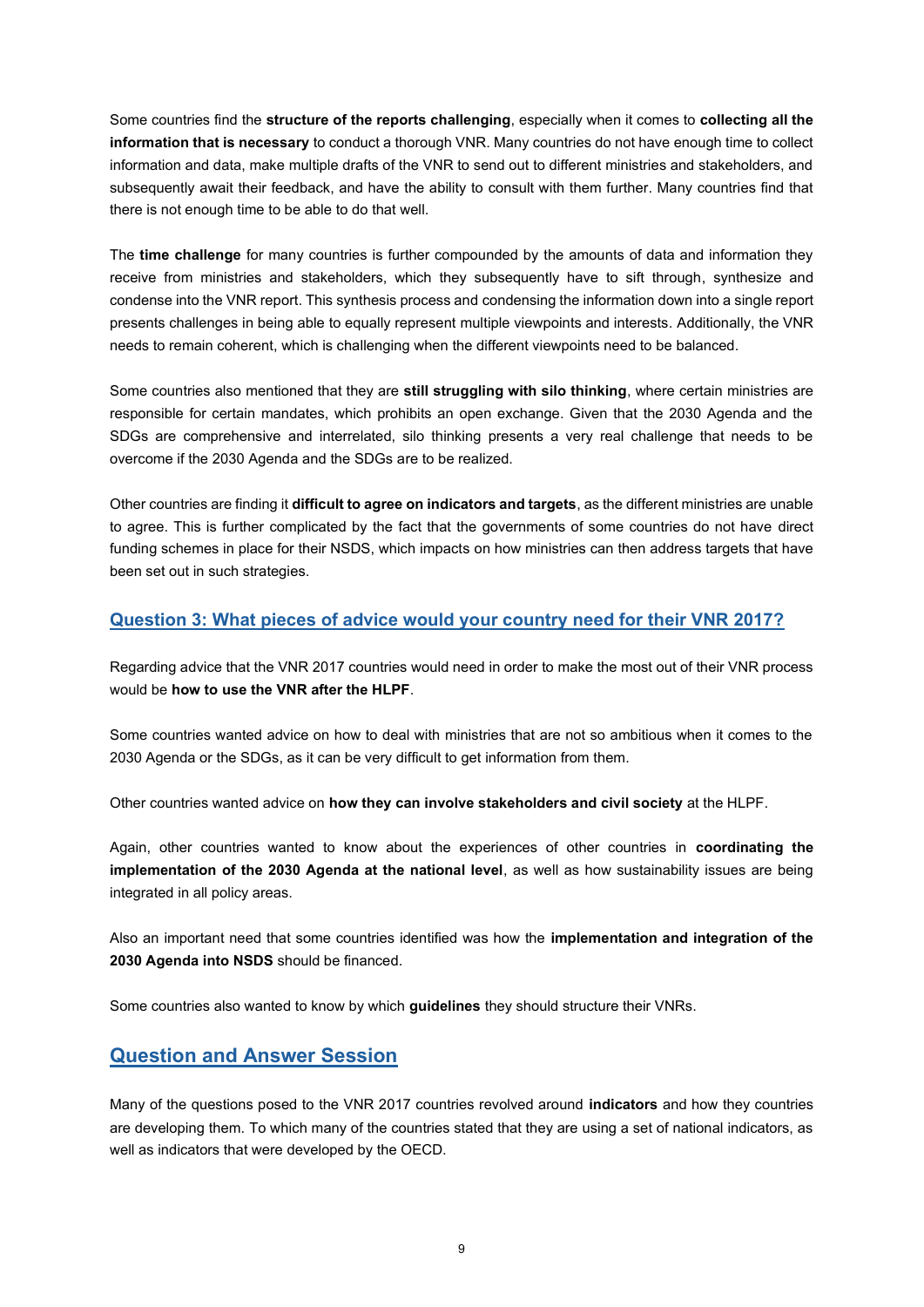Also in this thread of indicator questions, some participants asked countries about the **SDGs they would be focusing on in their VNRs**. Many of the VNR 2017 countries will not focus on all of the SDGs in their VNR reports, but will most likely focus on those that are national priorities, or the prioritize the current theme of the HLPF 2017.

Other questions asked centred around **how the 2017 countries were going to make their VNRs special**. Many of the countries, however, are already taking the advice that the VNR 2016 countries gave regarding not focusing only on the positive areas, but also being open and honest about the challenges that the individual countries are facing.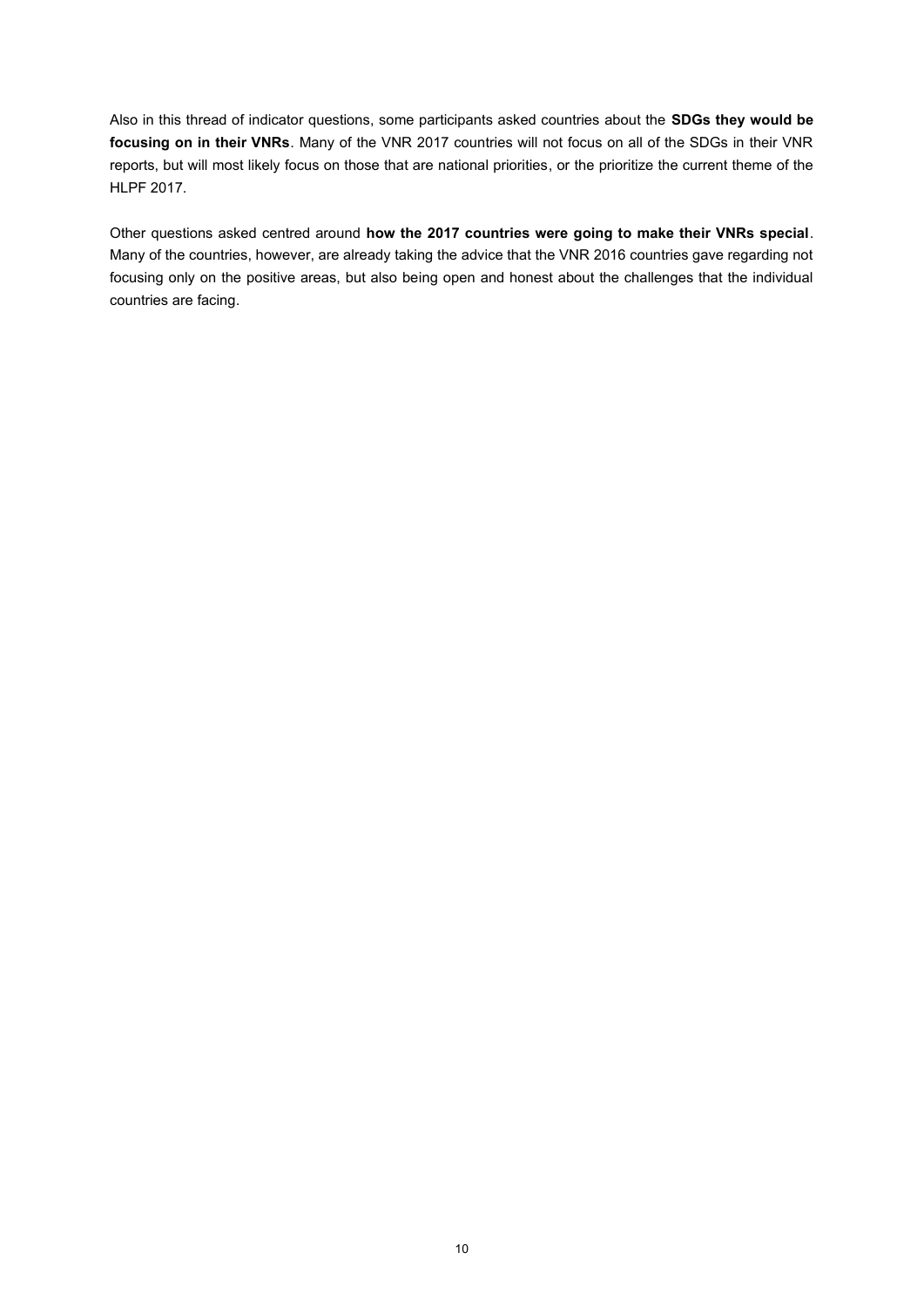## <span id="page-10-0"></span>**Space for Exchange 3: Space for Exchange 3: Main challenges in the VNR 2017 preparation – exchange and learning**

In 'Space for Exchange 3', participants were able to volunteer topics for 6 roundtable discussions. Some topics were collected prior to the Visit, as well as during in an Open Space inspired format. Below are the summaries of the discussions for each of the six topics that were chosen by the participants: **1) Stakeholder involvement, 2) Institutional set up/governance/integrative approach for policy coherence; 3) SDG indicator framework; 4) 17 SDGs/pre-selected focus areas/ or country priorities/mapping and gap analysis; 5) VNRs at the HLPF address challenges and peer learning; and 6) Communication plans**.

### **1) Stakeholder involvement:**

This group talked about which type of delegates they should bring to the HLPF. They thought that business representatives, youth delegates, NGOs and parliamentarians should be included and brought to the HLPF. Finland's experience last year was very positive and they had many stakeholders present during their presentation.

A question was posed to this group about how they plan to deal with critical stakeholders: Does one bring them, or only bring along the more amenable stakeholders?

The spokesperson for this group acknowledged that it is always difficult to bring someone along who may not be of the same opinion as that of the government's plan, but it is nevertheless important to listen to them and cooperate with them. If one listens to the critical voices and works with them, then they will not be working against one in the future, which is a big win.

### **2) Institutional set-up/governance/integrative approach for policy coherence:**

This group discussed about the difficulties in integrating the SDGs into policies. They brought up the point that many people assume that integration is a positive thing, but raised the question about over-integration?

One participant thought that it was probably better to over-integrate, as there are not many ministries that have really integrated everything regarding the SDGs or the 2030 Agenda.

### **3) SDG indicator framework:**

This group found out that the approaches to the indicator frameworks are different and the methodologies are different for each country. The solution currently is that many countries rely on the OECD or Eurostat. However, at the same time, the national indicators also need to be considered, or are currently in the process of being developed.

### **4) 17 SDGs/pre-selected focus areas/ or country priorities/mapping and gap analysis:**

This group focused on discussing how one goes about selecting the SDGs to focus on for the VNR. One could select all of the SDGs, as they are integrated and interrelated. Other approaches are to target whatever one's country is currently prioritizing.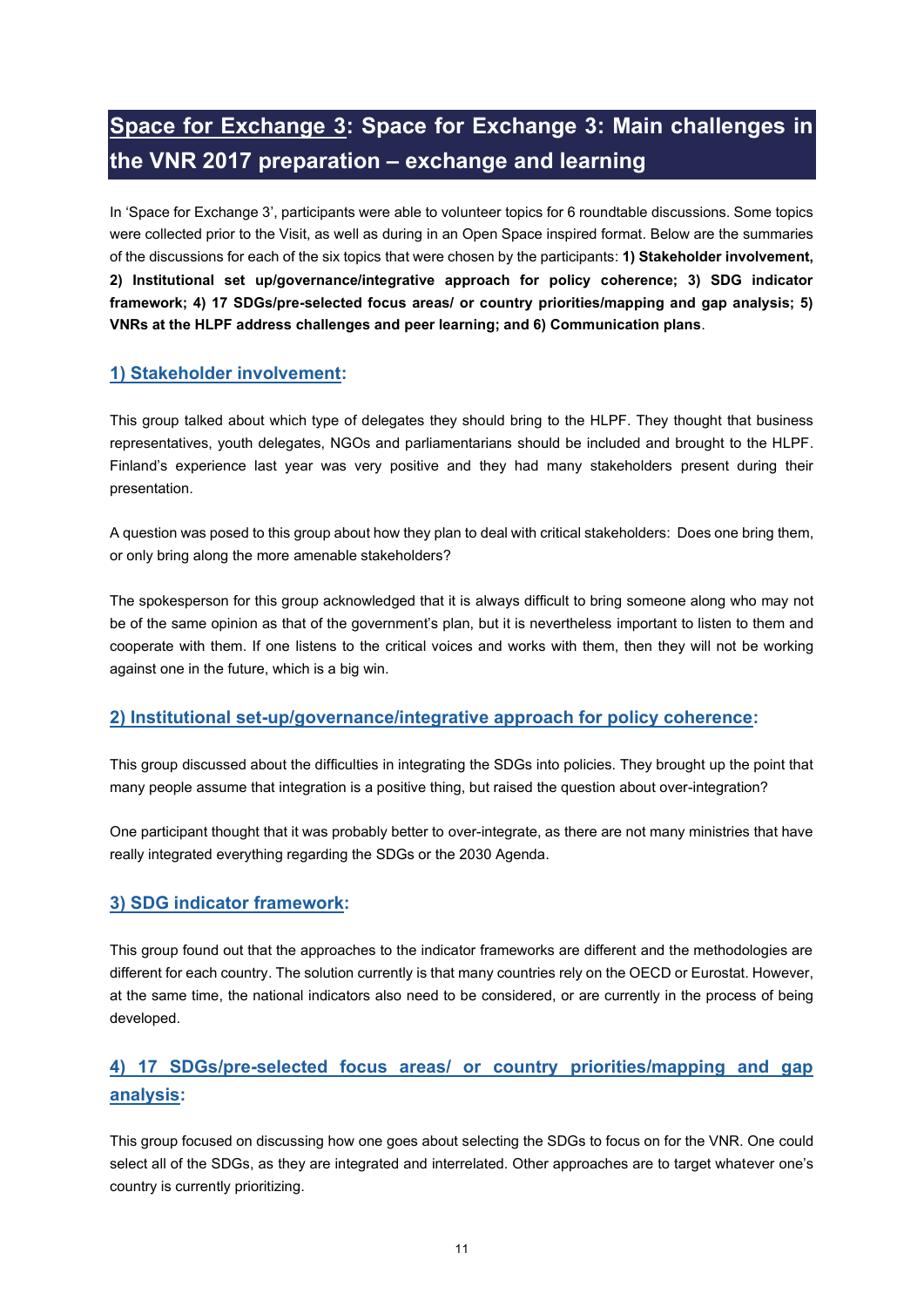The group also discussed about mapping and gap analysis, in which some of the group members shared that their respective country took a more quantitative approach, whereas others took a more qualitative approach. The challenge is to figure out how to use this to address national priorities.

### **5) VNRs at the HLPF address challenges and peer learning:**

This group started debating on the challenges of the written VNR reports, as they tend to be a bit like window dressing, good examples being presented, for many countries. There is a political risk, depending on the country, and the political situation to portray anything negative.

Maybe the UN could provide some support and platforms for exchange and emphasize that there are merits in being honest about progress. The UN Sustainable Development Solutions Network may be able to help in this.

It was also mentioned that it is hard to interact at the HLPF, as the time is so short. This time would need to be expanded, as well as the time for side events, in order to make the HLPF more useful, in which participants would be able to learn more from one another. The ESDN Side Event at this year's HLPF is going to present the ESDN Peer Learning approach and may well propose to foresee a structured approach in forthcoming HLPFs to systematically address and use peer learning at HLPFs in the future.

### **6) Communication plans:**

This group talked about the UN SDG Action Campaign, which will put together a one-pager on how the campaign can support individual countries on their communication challenges.

The group also talked about involving parliaments more in the SDG and Agenda 2030 process, because if one wants to receive attention, the parliamentarians would need to be involved.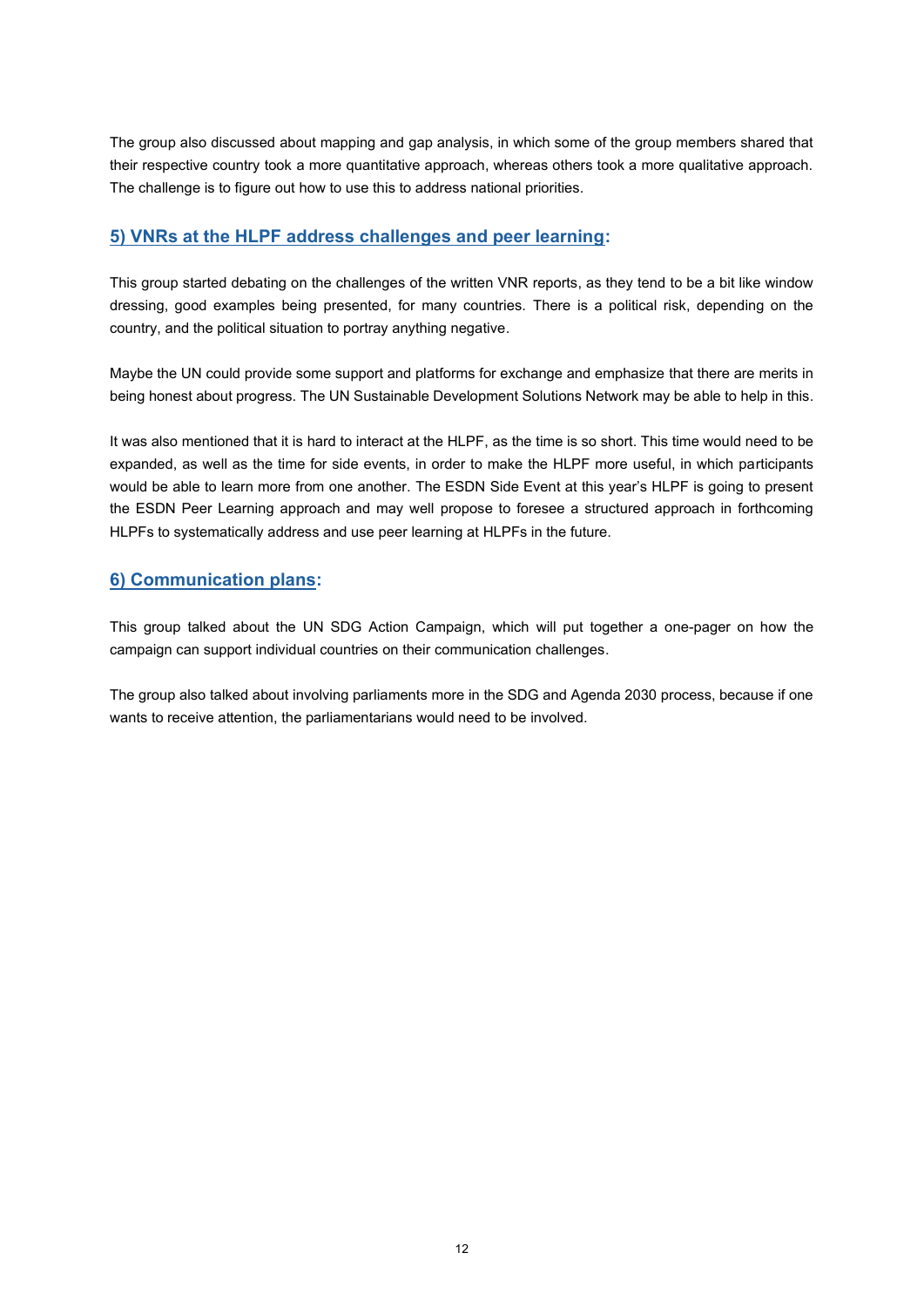### <span id="page-12-0"></span>**Peer Learning Visit:**

### **Introduction**

The  $2^{nd}$  ESDN Peer Learning Visit was designed to allow policymakers to experience first-hand how policy coherence and inter-ministerial cooperation works in Finland and, in the second part, how to deal with sustainable development in the context of stakeholder cooperation.

### **Welcome Addresses**

To open the Visit, the Finnish Minister of the Environment and Vice-Chair of the National Commission on Sustainable Development gave a speech about how Finland has used the momentum after the HLPF VNR in 2016 to boost ownership, commitment, and action for sustainable development and in the implementation of the 2030 Agenda and the SDGs.

Following the Minister's speech, a representative from the Finnish Prime Minister's Office also gave a short speech on the governance structures that Finland has for sustainable development, the important role of the inter-ministerial network secretariat and how that structure fosters cooperation between different Ministries and stakeholders.

The **Finnish Minister of the Environment** acknowledged that Finland has a long tradition of broad based stakeholder engagement when it comes to sustainable development and has created an atmosphere of cooperation, which has been built from the bottom-up and is based upon trust. This trust is important for all participatory processes, in order for them to be successful.

The Minister then transitioned to discussing how Finland has used this long tradition to help with regards to the Agenda 2030 and the SDGs. Finland has adopted an implementation plan, which expresses the government's commitment to sustainable development, Agenda 2030 and the SDGs. The government wants to focus on two themes: carbon-neutrality and resource-wisdom; and non-discrimination, equality and competence, which cover almost all of the SDGs in an integrated way. As part of the Government Implementation Plan, a follow-up and review mechanism has been established, which strengthens the governance mechanismsof the entire process, as well as improves the accountability, as the Finnish Parliament is involved.

Finland also has an Expert Panel on sustainable development, consisting of 8 professors from different disciplines, that follows up and challenges the work of the National Commission on Sustainable Development.

The implementation of the 2030 Agenda and the SDGs is a dynamic process. The current implementation plan is based on *Society's Commitment to Sustainable Development*, which has been prepared by the Finnish Commission for Sustainable Development in cooperation with stakeholders. Finland firmly believes that the government alone cannot implement the 2030 Agenda. *Society's Commitment* will continue to serve as a strategic framework document in building on Finland's sustainable future. Anyone can participate in *Society's Commitment*, whereby most of the stakeholders that are participating come from companies, municipalities, and schools. As *Society's Commitment* gains more traction, Finland expects to see greater impacts and systemic change to society.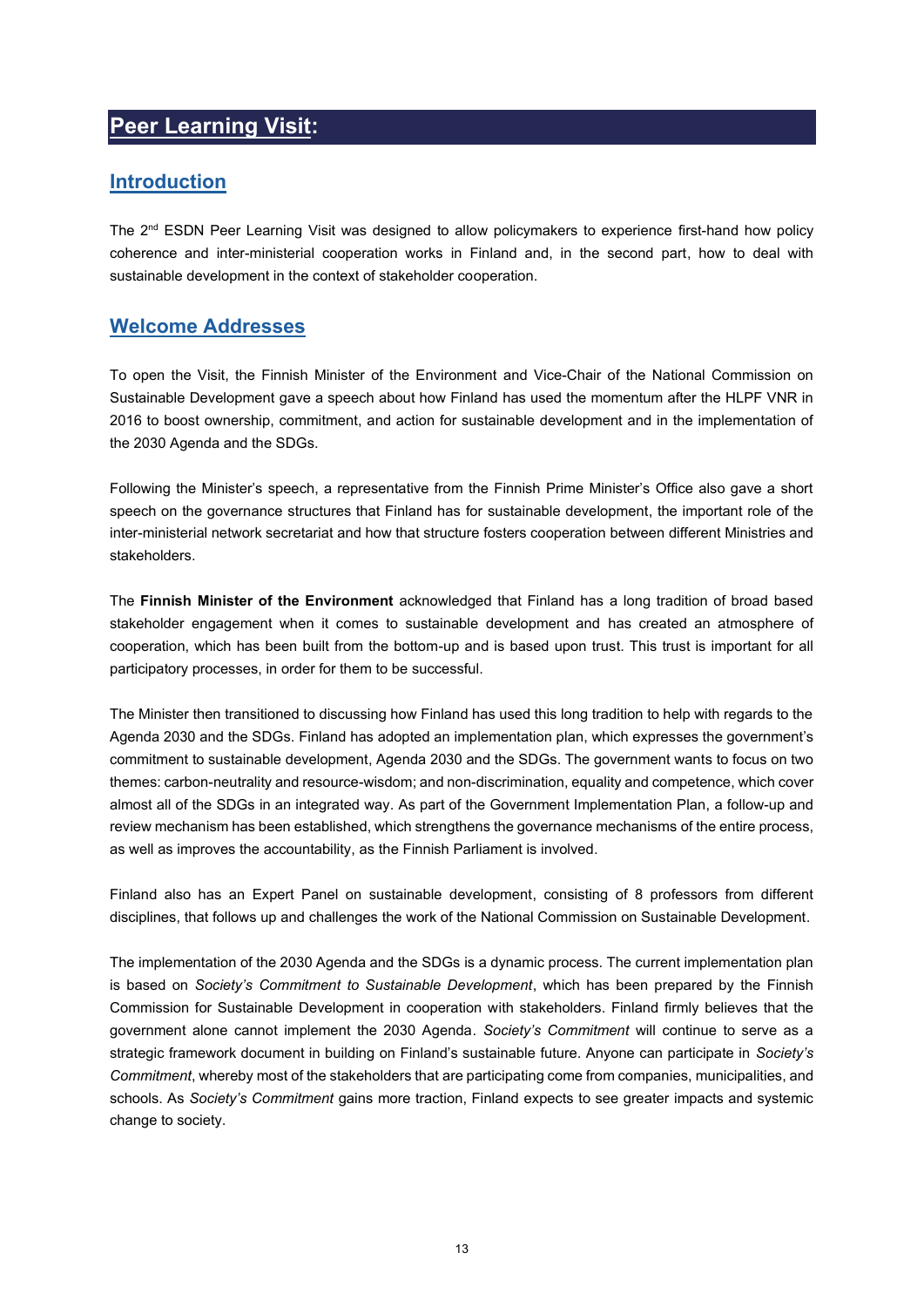Following the Minister's welcoming speech, the **representative from the Prime Minister's Office** elaborated further on the Minister's presentation by giving a wide overview of how policymakers and stakeholders actually work in Finland, and focused on the inter-ministerial coordination mechanism.

The inter-ministerial Coordination Network serves as a very important coordination and commitment tool for Finland. The Coordination Network has existed for about 20 years and it fosters the close cooperation with different governmental ministries, as well as stakeholders, such as the Development Policy Committee (DPC). The Network consists of Ministries' Focal Points for sustainable development and it prepares the meetings and materials of the National Commission on Sustainable Development.

The Network convenes approximately once per month. However, when there are peak efforts, it may be more than once a month, such as in the preparation of future VNRs or government reports. This Network mainstreams sustainable development into government policies and coordinates every ministry's sustainability efforts. The Coordination Network also supports the sustainable development work of the Prime Minister's Office.

Following the opening session, there were **two distinct panel groups** that went more in-depth about how Finland is able to use its governance structures to maximize stakeholder cooperation. The first group of panellists were representatives from different Finnish ministries. The second group of panellists consisted of representatives from stakeholder groups that are members of the National Commission on Sustainable Development.

In order to prepare for the panel discussions, the different panellist groups were given preparatory questions in advance, and the panel was then conducted in an interview style setting, in which the Visit moderator asked a question and allowed every panellist to answer it before moving on to other questions. After the questions were asked, the floor was then opened up to questions from participants.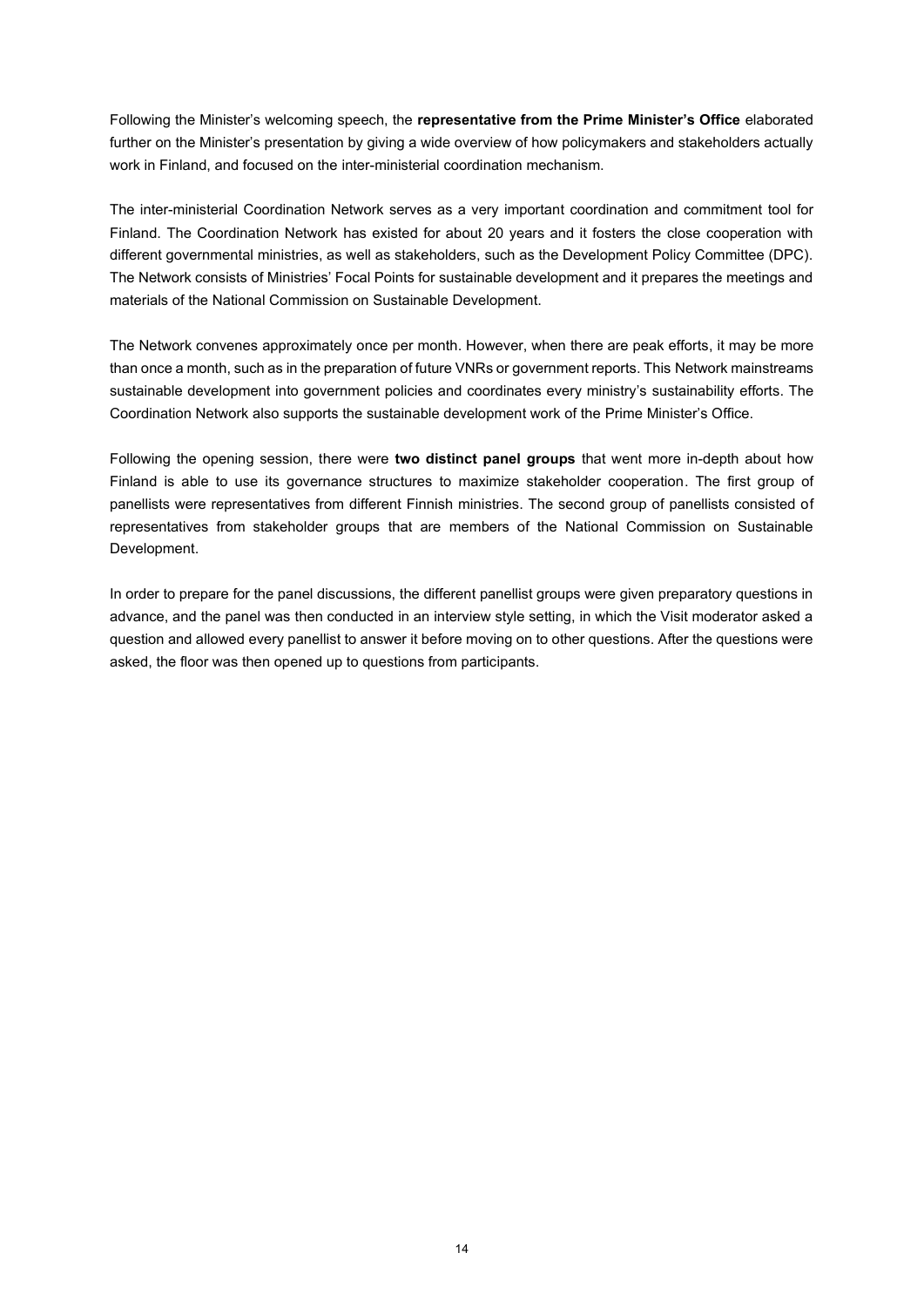## <span id="page-14-0"></span>**Institutionalizing Sustainable Development in Finland: Horizontal integration and policy mainstreaming for the 2030 Agenda implementation**

### **Panel of Finnish Ministry Representatives:**

During this session the Visit moderator posed the panellists, all representatives from different sectoral ministries, a series of questions relating to how the panellists' respective ministries approach sustainable development and cooperation with other ministries and stakeholders. The panel also included a representative from the General Secretariat of the Development Policy Committee.

#### **Responsibilities of ministries to sustainable development**

Economic growth and employment is how some ministries help to contribute to sustainable development. They try to encourage companies to use, for instance, energy sustainably, and be innovative, as well as work on integrating immigrants into society and the labour market. Businesses need competency development in sustainable development, or else it becomes difficult for the ministries to interact with them about sustainable development.

Sustainable Development is an integral part of most ministries. The strategic goals of the environment fit well. However, ministries should try to have new initiatives addressing sustainable development. Ministries, therefore, would need to do that together with each other. This type of thinking, and dealing with sustainable development, is beginning to sneak into the ministries'.

Other ministries focus on more environmental aspects of sustainable development, such as cutting down on  $CO<sub>2</sub>$  emissions.

One panellist stated that no one could do anything without the cooperation with ministries and other stakeholders in society. Some ministries have even given their public commitment to do their best to forward the message of sustainable development, so that all actors in their branch, the NGOs they support, as well as universities, receive it.

Another panellist underlined the importance of having the minister backing sustainable development. Some ministries are luckier than others in that respect.

#### **Challenges with ministry coordinators for sustainable development**

One panellist shared that the activeness of some ministry coordinator for sustainable development depends on the personalities and personal engagement of the people who fill this position, because they have to be interested in the position to be able to do it effectively. The different ministries have more or less succeeded in appointing interested people to these positions, and the different ministry sustainable development coordinators are in contact with one another several times a year.

#### **Cooperation of the Development Policy Committee (DPC) with other ministries**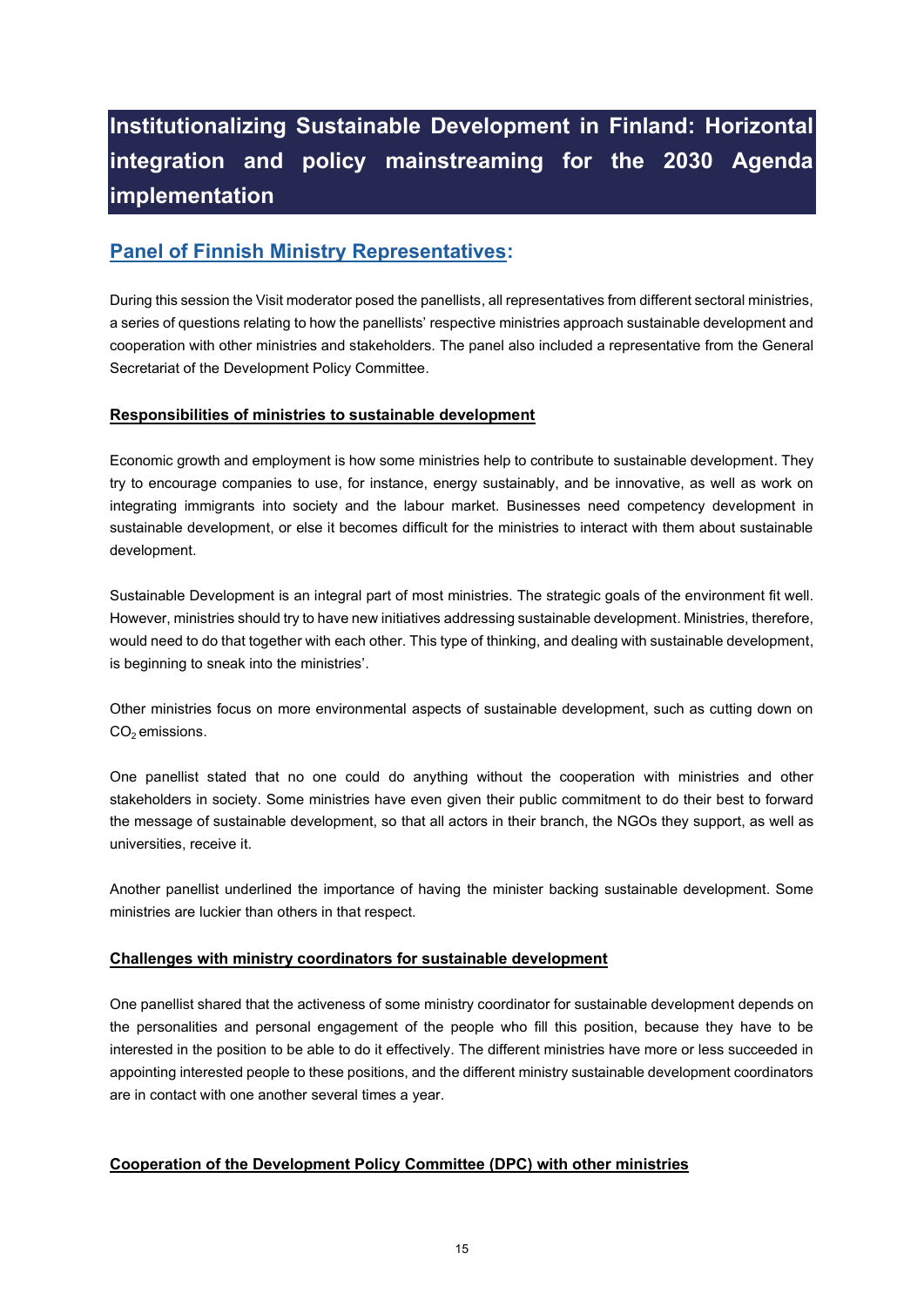The DPC is a sister organization to the Finnish National Commission on Sustainable Development and especially focuses on the external and development policy dimensions of the 2030 Agenda. It meets monthly, where the core members are represented. There are also working groups that the DPC has formed. When reports are drafted, each representative is able to comment and provide input. In the DPC there are debates in which common decisions are taken. The DPC is not responsible for implementing any policy, but the input that it can provide to the Ministries is key. The DPC provides the government with feedback on what went well and what went wrong, thereby serving as a monitoring function.

### **Question and Answer Session**

#### **Expression of the social dimension of sustainable development in ministries and policy-making**

The businesses hire people and create new jobs. Ministries, for their part, support research to help businesses develop innovations. Although many people in ministries think sustainable development is about the environment, the 2030 Agenda stresses employment and employing young people. Sustainable development, therefore, is being strengthened in the eyes of the businesses. Businesses do not really know much about the 2030 Agenda, which means there is a lot of work to do to inform them. However, many ministries are working on making this connection andimproving communication and dialogue.

#### **Who is responsible for the SDGs?**

For Finland, the SDGs are seen as issues that have to be solved. In order to solve these issues, the ministries make use of the many committees that exist, especially the National Commission on Sustainable Development and the Development Policy Committee, in which interested actors can meet and discuss.

At the political level there are sometimes power struggles. Normally, the ministries find joint solutions and pathways quite smoothly, which are based on dialogue and mediation. Sometimes there is, however, a power struggle between Ministries and Ministers in terms of who is responsible for what. As the 2030 Agenda is an integrated agenda, the responsibilities for the SDGs are often shared, which makes solution finding more challenging.

#### **Communication with, and structure of, the Prime Minister's Office**

Since the beginning of 2016, the Prime Minister's Office of Finland has been in charge of the coordination of the implementation, follow-up, and review of the 2030 Agenda.

#### **Dealing with public sentiment regarding the 2030 Agenda and the SDGs**

Sometimes it is necessary to start with an easy agenda to gain the support of different stakeholders and ministries. One has to be able to understand other people's agendas and needs. The common task that everyone has is to try and make the 2030 Agenda and the SDGs as appealing as possible to as many stakeholders as possible.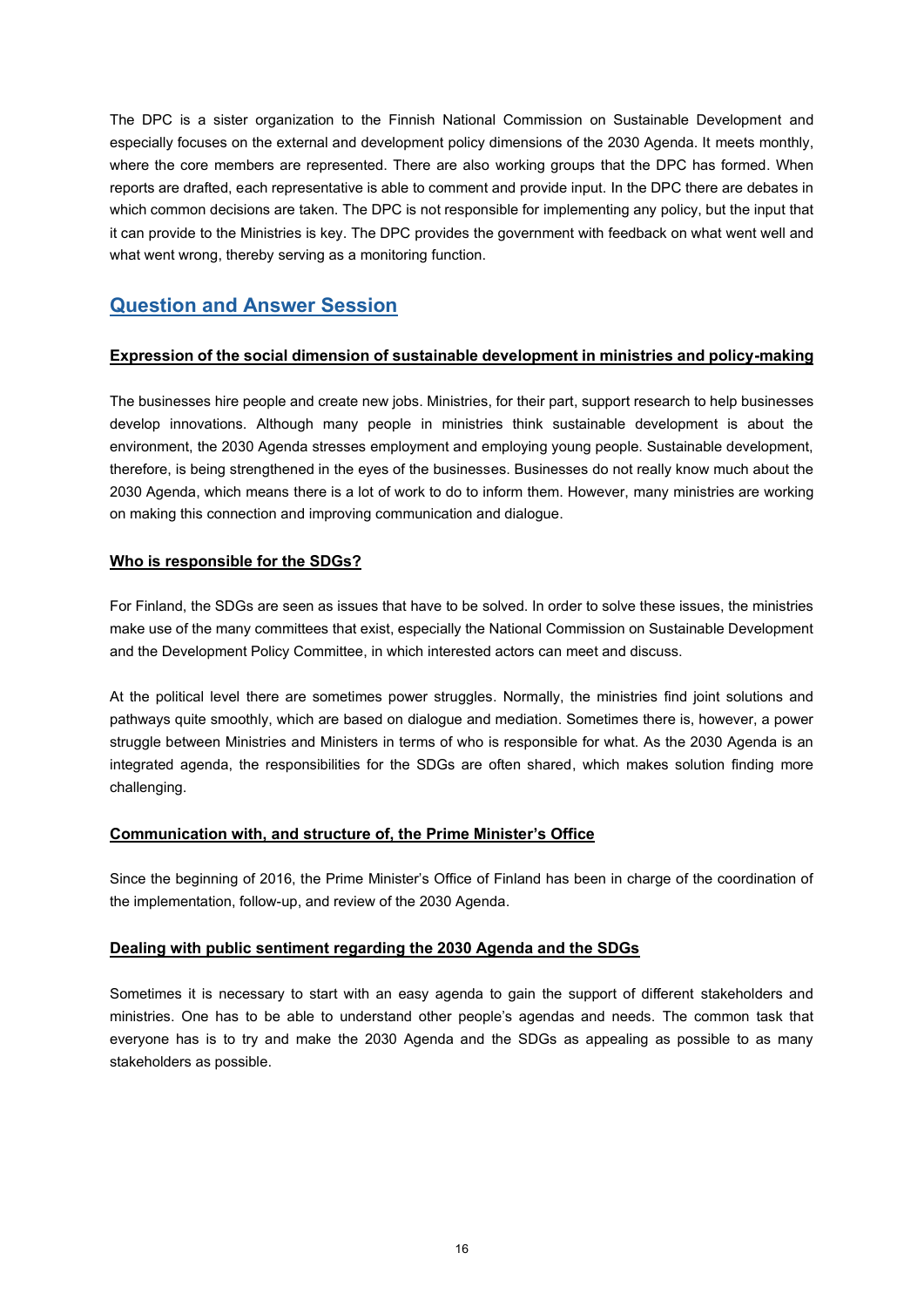## <span id="page-16-0"></span>**Involving stakeholders and experts in the Finnish Sustainable Development Model: Practical examples and experiences**

After the question and answer session of the first panel, a **representative from the General Secretariat of the Finnish National Commission on Sustainable Development** opened up the next discussion panel by linking the work of the Finnish Commission for Sustainable Development with that of the Development Policy Committee. The FCSD has 50 members and meets twice a year. In addition, the FCSD has meetings, workshops, celebrations and seminars throughout the year, many time in cooperation with the Development Policy Committee.

The FCSD follows up and reviews the implementation of the 2030 Agenda. The Commission members have interpreted the SDGs by updating Finland's national SD strategy, and, recently, have then been in a process to determine the national indicators. Another task of the FCSD is to integrate sustainable development into society through its networks, which foster a whole of society approach to sustainable development.

The institutional architecture of the Finnish Sustainable Development Governance was introduced, explaining how different bodies are connected to each other.

This was followed by a presentation from a representative of the **Finnish Expert Panel on Sustainable Development (FEPSD)**. This is a financially independent think tank for science and research and includes 8 members from the scientific community. It is a multi-disciplinary group that tries to create an integrated view on sustainable development that focuses on bringing knowledge from different sectors together for sustainable development.

The activities are support for national sustainable development processes, raise societal dialogues on sustainable development, as well as aid in cooperation and networking. The Panel was established as an experiment. It has been found out to be a good link to the policy process, but will still remain independent. The 8 person panel may need to be amended by more scientists, in order to foster science-policy interface and integrate science and this multi-disciplinary approach to decision-making for the benefit of sustainable development.

The following **panel session** had the same format as the previous one. This time, panellists were members of the Finnish Commission for Sustainable Development, and included representatives from Allianssi (a Finnish Youth Group), the Finnish NGO Platform, the Finnish Forest Federation, Organization for Education and Professional Development, trade organizations, and WWF Finland.

#### How stakeholder groups see the 2030 Agenda and the SDGs?

What is very clearly understood from the stakeholder representatives' answers to this question, is that the different stakeholder groups have different priorities and viewpoints when it comes to how they interact and view their role in the 2030 Agenda and the SDGs.

Some of the stakeholder groups rely on education and capacity building, in order to foster a deeper understanding of the 2030 Agenda and the SDGs among their members, which is achieved by holding workshops and meetings, as well as allowing members to participate in discussions that revolve around the SDGs and the 2030 Agenda.